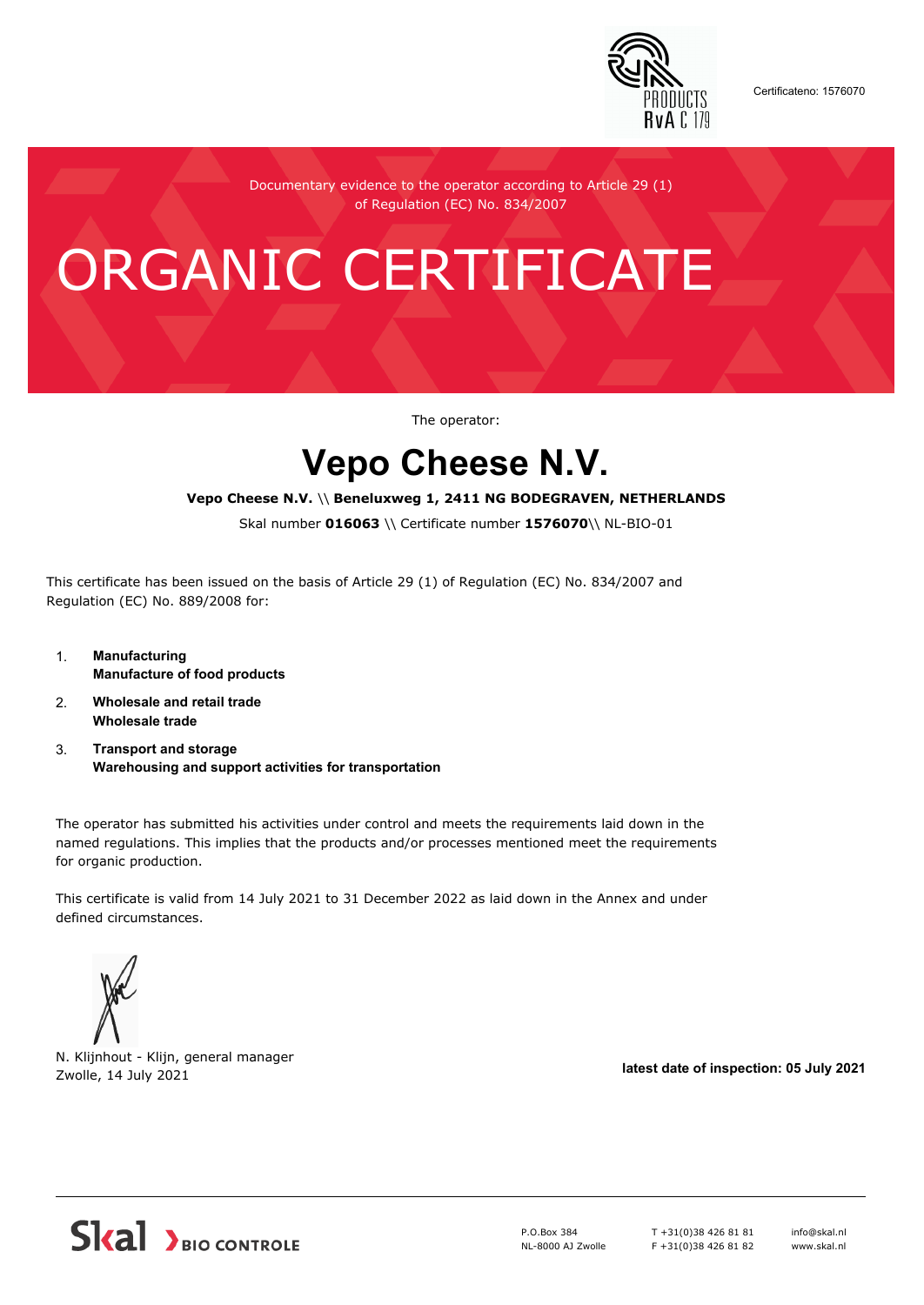## **Annex**

**Vepo Cheese N.V.** \\ **Beneluxweg 1, 2411 NG BODEGRAVEN, NETHERLANDS** Skal number **016063** \\ Certificate number **1576070** \\ NL-BIO-01

This operator has been certified for the following products or processes under

### **certificate number 1576070**

| number                 | definition                                            | category                  | size |
|------------------------|-------------------------------------------------------|---------------------------|------|
| 10.51.21               | Cheese processing (cleaning, grating,<br>slicing)     | Organic                   |      |
|                        | Warehousing and support activities for transportation |                           |      |
| number                 | definition                                            | category                  | size |
| 52.10                  | <b>Warehousing and storage</b>                        | Organic                   |      |
| <b>Wholesale trade</b> |                                                       |                           |      |
| number                 | definition                                            | category                  | size |
| 46.20.1                | Import of organic products from outside<br>the EU     | Organic                   |      |
| 46.33.12               | <b>Wholesale of dairy products</b>                    | Organic                   |      |
| number                 | definition                                            | category                  | size |
| 16488                  | kaas - eko                                            | Processed >95%<br>Organic |      |
| 205466                 | Geraspte en versneden biologische kaas                | Organic                   |      |
| 43053                  | Biologische Kaas met kruiden                          | Processed >95%<br>Organic |      |
| 45446                  | Geraspte en versneden biologische kaas                | Processed >95%<br>Organic |      |